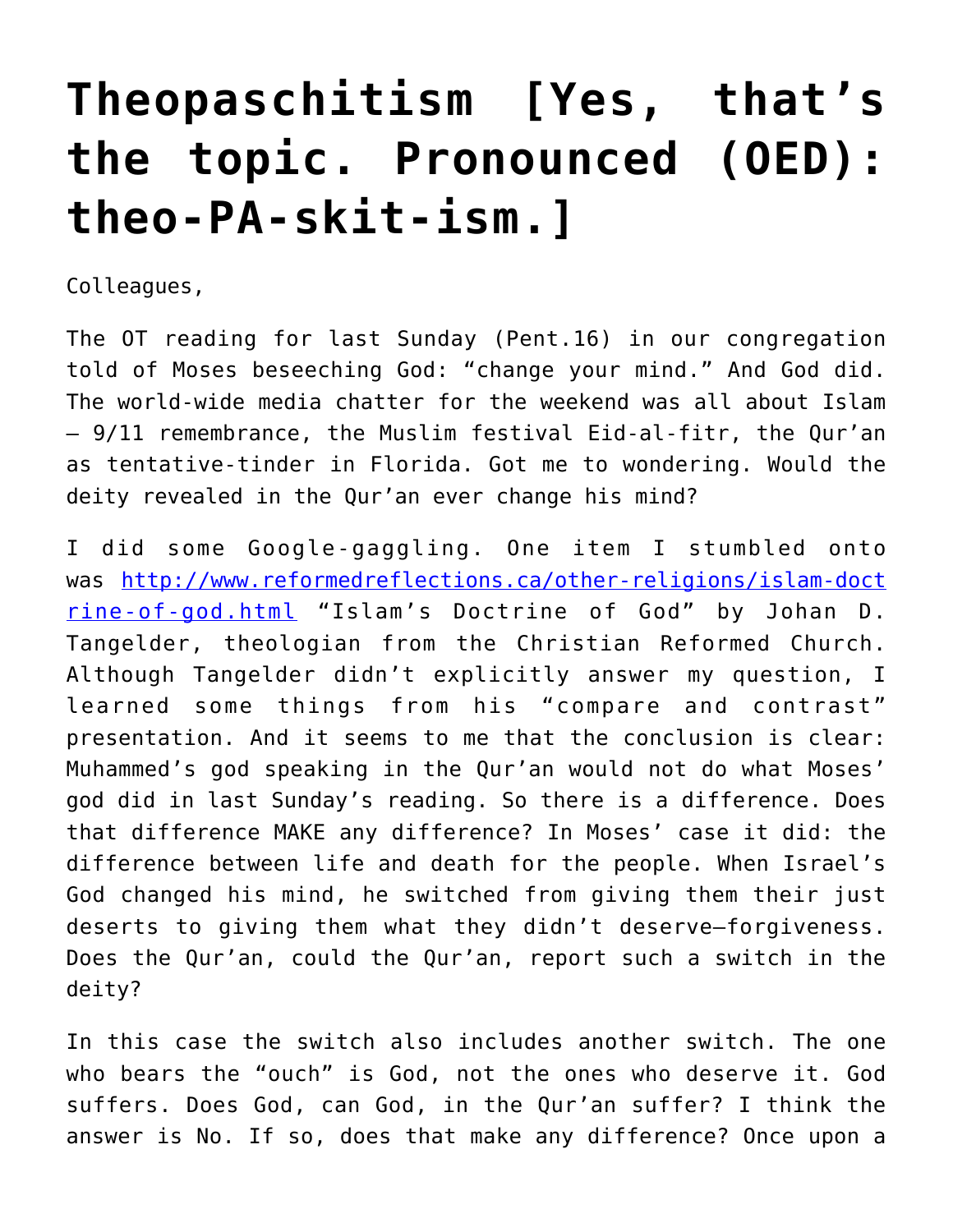time in Christian history it did. But in order for us to get there, please follow this "scenic route" segue.

Last Thursday just-retired Pastor Ron Neustadt and I began a rerun of the happy venture we tried two years ago. Namely, teamteaching a Lutheran Confessions course under the auspices of the Lutheran School of Theology [LST-STL] here in St. Louis. Guess what? Islam gets mentioned in the very first article of the Augsburg Confession! Do you Lutherans out there know that? Title of that first article–no surprise–is Doctrine of God. After stating the affirmative the article concludes: "Therefore all the heresies which are contrary to this article are rejected. Among these are the heresy of the Manichaeans . . . Valentinians, Arians, Eunomians, Mohammedans, and others like them . . . ." And there's an editor's footnote: "The Reformers frequently referred to Mohammedanism as an anti-Trinitarian heresy."

Islam a "Christian" heresy? If we started from there nowadays, where might we wind up?

The issue of whether or not God can suffer is in the mix here too. And so I'm going to pull another "item from Oz" out of that computer file "Australia 1994" for the rest of today's ThTh post. It's about God suffering, aka theopaschitism. I can no longer remember how it came to pass that I was asked by an Anglican congregation in Adelaide to talk about that very topic. But it did happen. So I went and basically told them what I had learned from Elert's work on that topic, "Die Theopaschitische Formel" (1950). Here it is.

Peace and joy! Ed Schroeder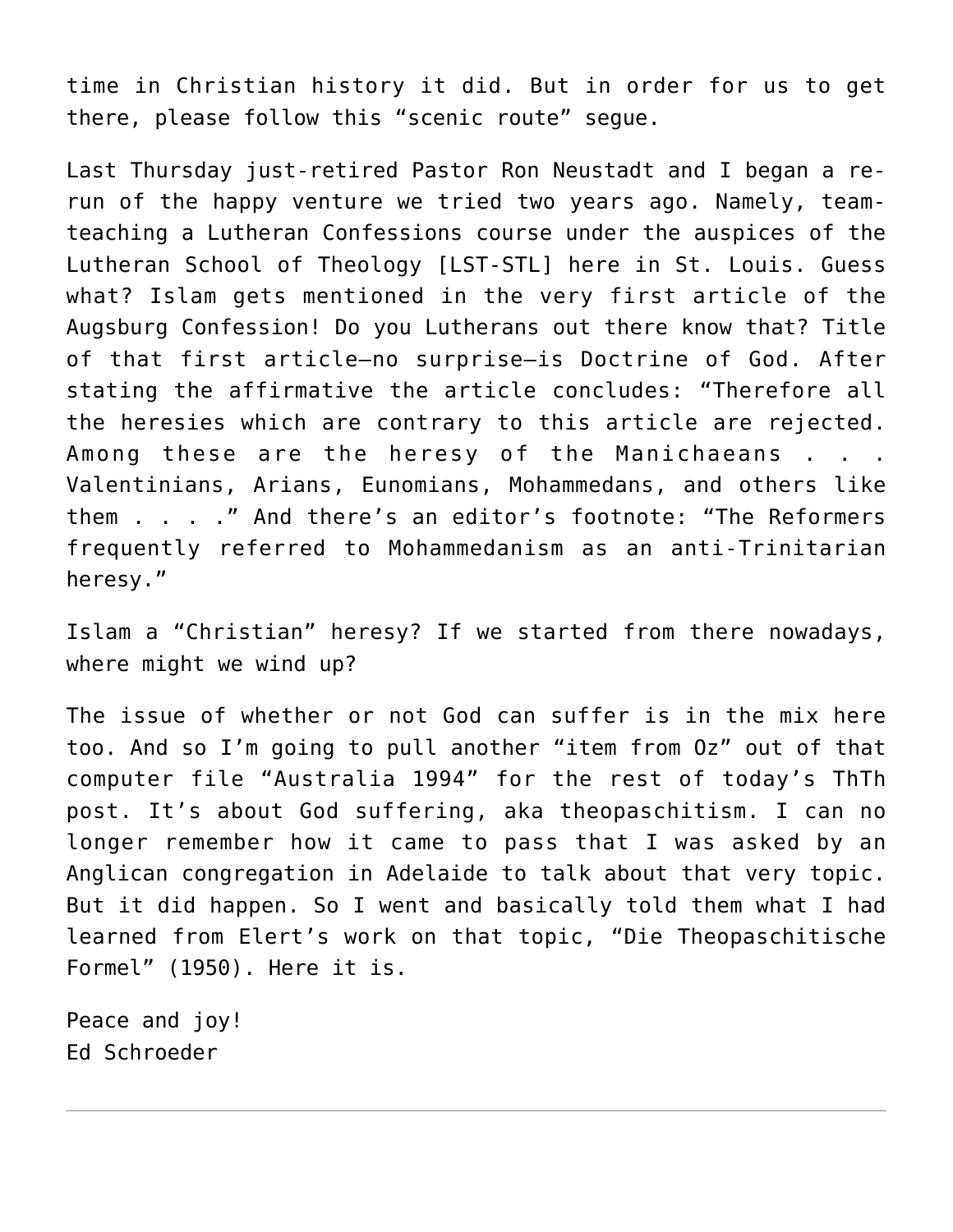## **The Church of St. George, the Martyr (Anglican), Adelaide, Australia**

PERSONAL RELATIONSHIPS AND THE TRINITY A series of 6 seminars with discussion exploring the essence of Christian Faith.

Seminar #5 Friday, July 1, 1994 WHO SUFFERS IN THE TRINITY? An odd question. Yet the Trinity is an odd god. Who cares about God suffering? Who gets any benefit?

From the 3rd to the 6th century the "Who Suffers in the Trinity?" question was one that divided and united the Christian churches. It was a hot-potato–and it was so hot because they thought salvation hung on the answer.

The technical term was "theo-pa-schi-tism" [God suffering]. So long as the Christians restricted their talk to the language of the Bible, there was no problem. No question about Jesus, the Son of God, suffering. And in the Hebrew scriptures, the God whom Jesus called ABBA is clearly also one who suffers. Israel's God Yahweh continues in covenant faithfulness with his chosen people vis-a-vis their constant and manifold unfaithfulness. That hurts.

The debate arose in the early centuries of the church's history as Christians sought to talk about their faith in the language of the non-Jewish Hellenistic world. Even though the NT was written in Greek, its thought world is fundamentally Hebrew. And the conflict arose when, in talk about Jesus, the Jesus of the gospels, the word God was predicated to him. Fancy word for this is Christology.

> A. In the first and second cent. with an undeveloped Christology there is no problem talking about God suffering.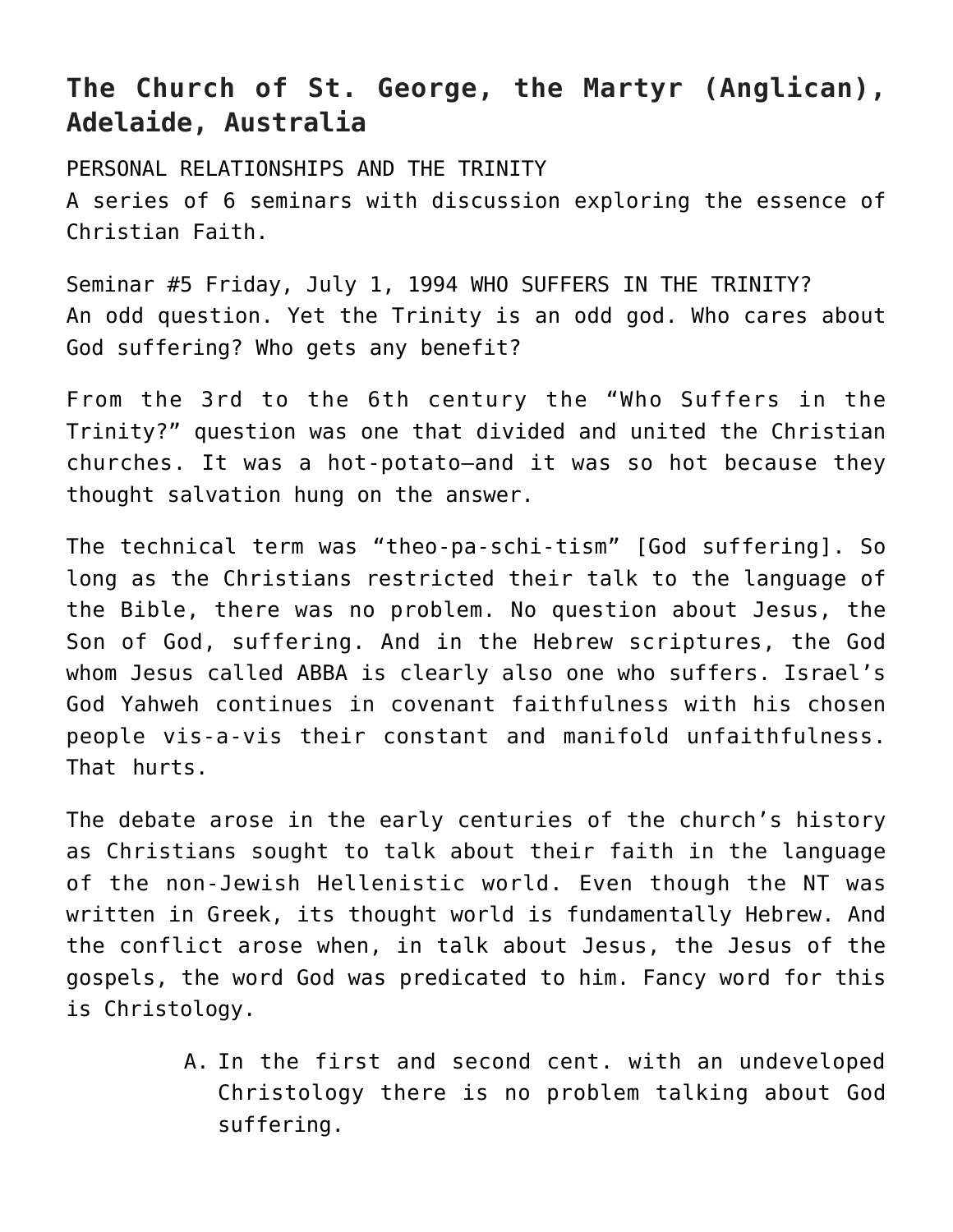- B. The early Christians came to their picture of God via their picture of the Biblical Jesus. Not the other way around. From Ignatius to Tertullian there are God-suffering statements without any concern.
- C. But with Clement of Alexandria the process is reversed: the Christ-picture derives from a preexisting God-picture. Plato's axiom about God's "apathy" [God–by definition–cannot suffer] becomes the apriori, the premise, for any orthodox concept of God. It is never argued. It is just taken for granted. "Everybody knows…." [Everybody knows that God is the opposite of humans. Humans are mortal, "passible" (=capable of suffering), limited in power, knowledge, space-occupation. God is the exact opposite. Just as it was a few years ago when: "Everybody knows" that capitalist market economy and socialist planned economy are opposites. You don't have to prove that. Then we discovered that they were both post-industrial bureaucracies competing in a global economy and the opposites weren't so obvious anymore.]
- A. How it was nuanced:IRENAEUS said "the impassible became passible in Christ." GREGORY THAUMATURGOS said that God did it with style–willingly, on his own accord (not resisting suffering as humans do)–to become Lord over suffering, & without fear.

For the ARIANS God's apathy was an absolute axiom. Therefore the Christ who suffered on the cross couldn't possibly be homo-ousios [=same substance] with God.

For the NICAEANS who were committed homoousians, suffering was true only of the human Jesus, not the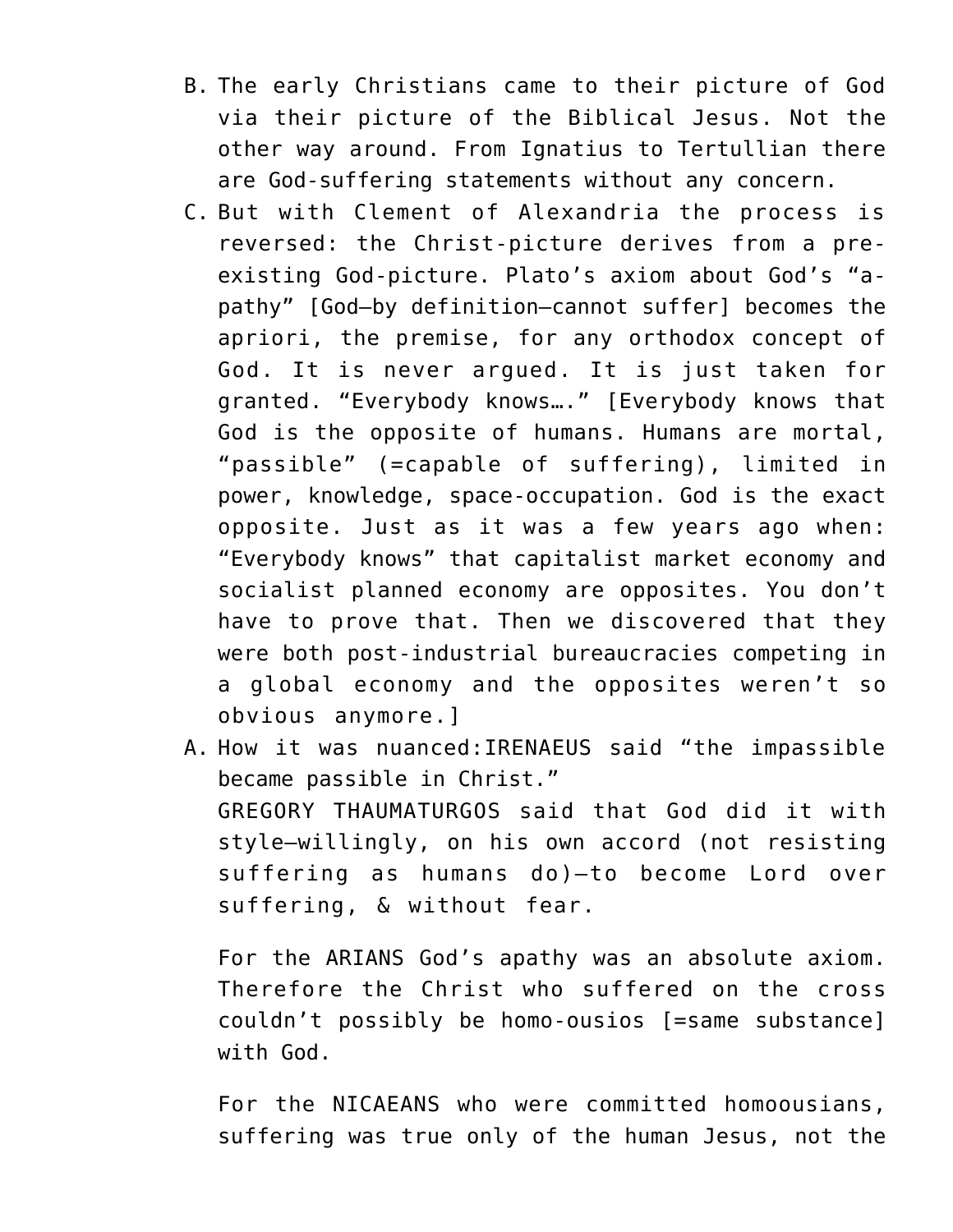divine LOGOS, the second person of the Trinity.

Yet even ATHANASIUS could say "The One who was Crucified is God," using the concept of "idiopoesis" (=the Logos appropriated everything that constitutes the human) as his instrument for doing so.

- B. In the West, LACTANTIUS, JEROME, HILARY found Latin language to say yes and no at the same time to God's passibility.
- C. Back in the East conflict arose with APOLLINARIS and his concern to join the apathy of God with the sentence: "God was crucified," and doing so with his "one nature" notion [mono-physis] to join apathy and passibility in the incarnate Christ. But it was not really a union. Instead an add-on. The "orthodox" response was the necessity– because of the reality of suffering in the incarnate son of God –to talk about two natures. Only the human can suffer, for suffering is something that requires a body, if it is to take place at all.

Summa: "With [the Alexandrines] Gregory Thaumaturgos, Athanasius, Hilary and Apollinaris the reality of the suffering, where it is not just ruled out, is nonetheless reduced. With the Antiochians [Syrian theologians] the possibility of God suffering is not questioned, but because of the apathy-axiom the completeness of the incarnation gets fuzzy."

- III. Even the opponents of these proposals still granted the apathy premise, but then worked to show how in the incarnation God had changed. CYRIL of Alexandria is the one who consciously worked to attack the dominance of the apathy-axiom in Christology.
	- IV. Council of ChalcedonOne person (hypostasis) two natures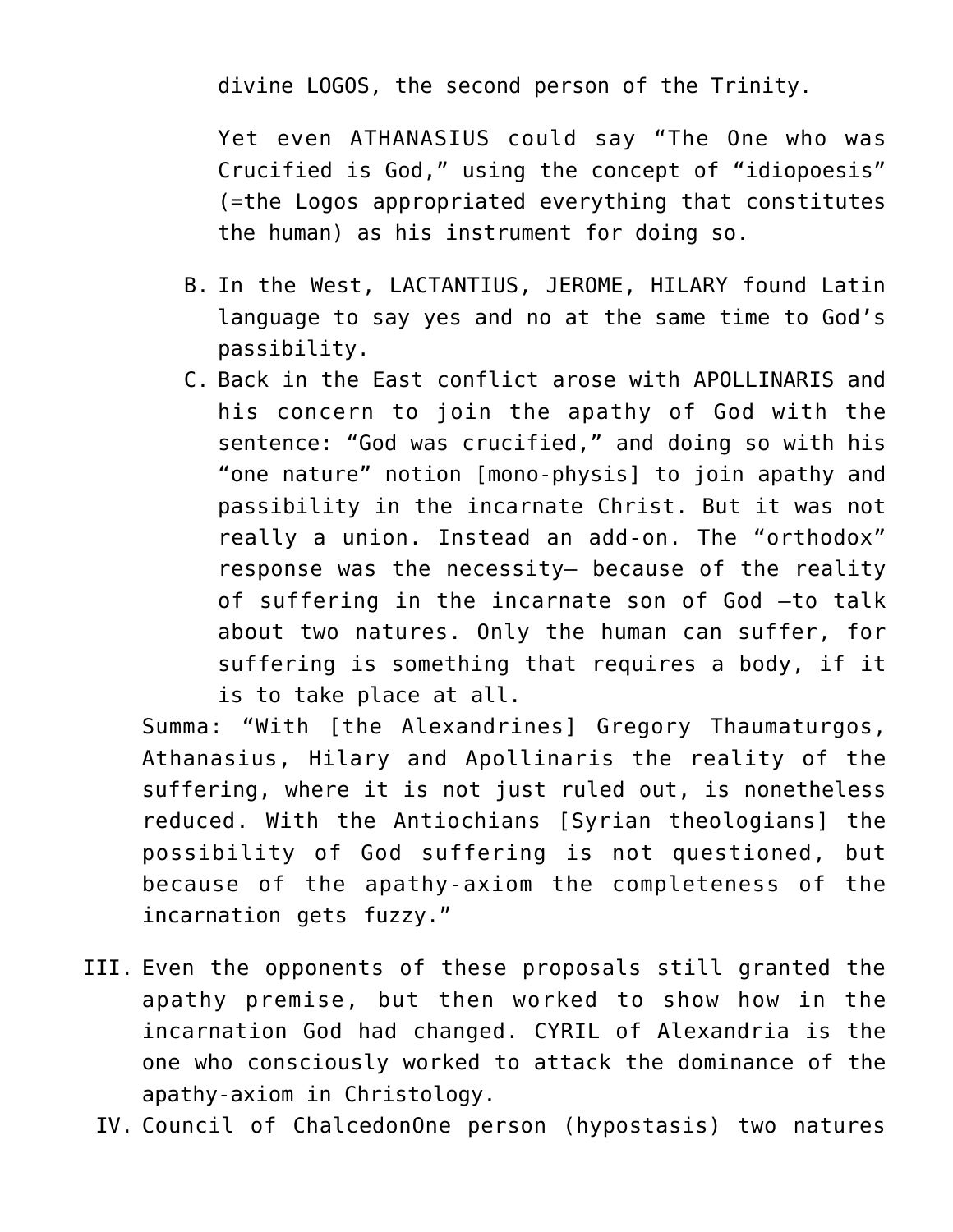(physeis) in Christ is the orthodox language for Christology. Condemned therefore were the monophysites [Christ had but one "nature"]–many of them churches of the Middle East who didn't speak or understand Greek: Armenians, Syrians, Persians. The monophysite response was that Chalcedon (as interpreted by Pope Leo in his Tome to Flavian) had two distinct acting subjects in Christ, thereby dividing the incarnation in two–one did the miracles, one suffered injury. Splitting Christ in two cannot be orthodox teaching.

Chalcedon gave Cyril's perspective the victory. Yes, the divine nature can and does suffer in the incarnate Logos. Yet Christ's cry of dereliction (My God, my God…) was for Cyril a stumbling block and he backed away from saying that the one uttering that cry was God-in-Christ.

- V. The term theopaschitist became the dirty-word for labeling the monophysites. By saying God suffered, they were charged with denigrating God. But they were unconcerned with such a charge in their own use of the term. Rather they were concerned with the salvation agenda (in their perspective, the divinization of human nature) via the one-nature formula. Thus God had to come all the way down to the lowest human level if all of humanity was to be divinized again. The orthodox Eastern Chalcedonians fought the monophysites with dull weapons, since Christ's suffering had no fundamental role in their own notion of salvation. For them the incarnation (Bethlehem) was already full salvation. The Christ of the Eastern Orthodox churches is not the Suffering Christ.
- VI. In the West.
	- A. Christ's cross moves to the center. God-suffering is at home in folk piety, but not in scholastic theology–neither in its Christology nor in its